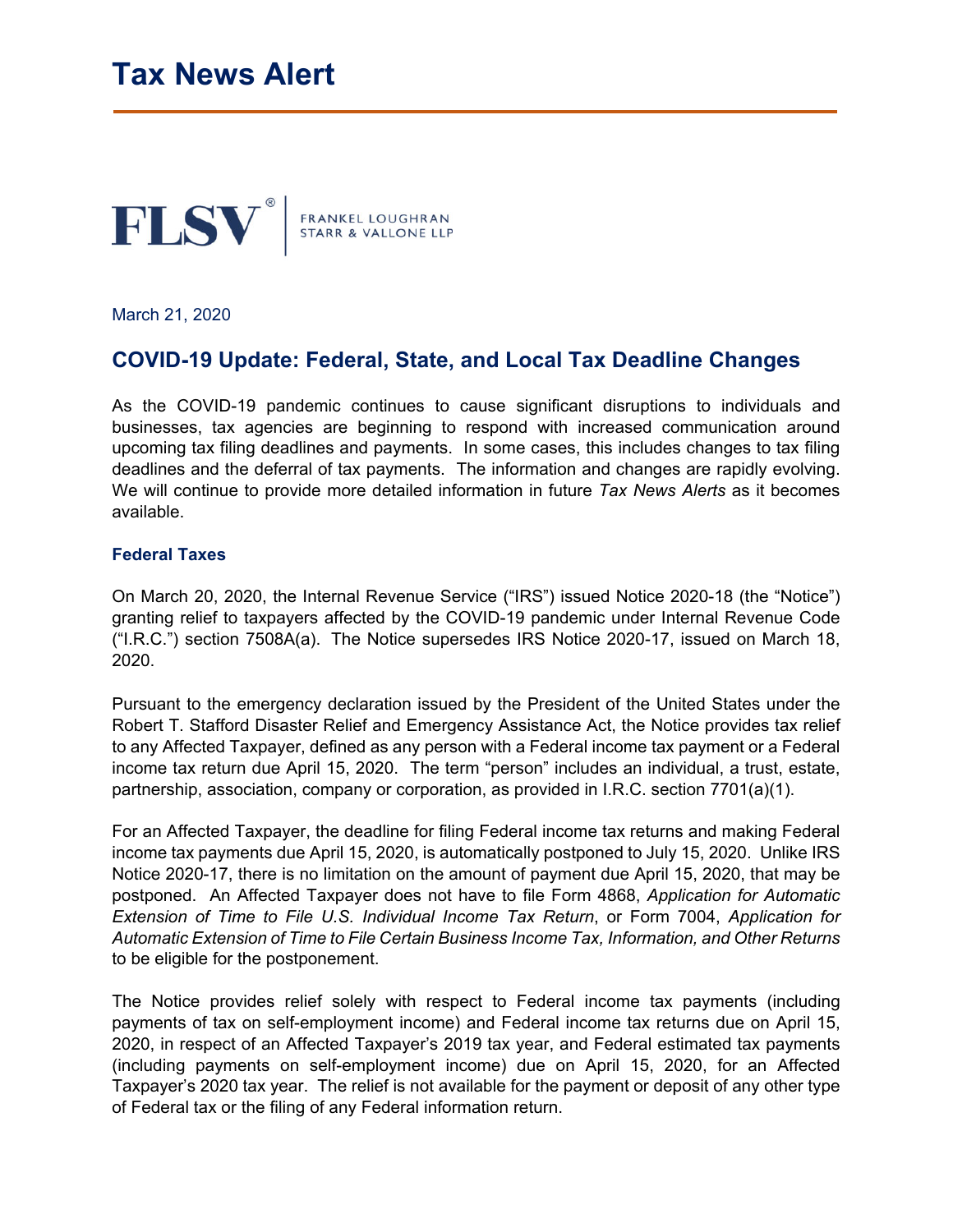# **Tax News Alert**

The period beginning on April 15, 2020, and ending on July 15, 2020, will be disregarded in the calculation of an interest, penalty, or addition to tax for failure to file the Federal income tax returns or to pay the Federal income taxes postponed by the Notice. Interest, penalties, and additions to tax with respect to such postponed Federal income tax filings and payments will begin to accrue on July 16, 2020.

While the Notice provides much needed relief and clarity regarding Federal income tax payments and filing deadlines, absent additional relief, taxpayers must continue to file tax returns and make tax payments not covered by the Notice.

## **State and Local Taxes**

Along with the Federal tax changes, a few state and local governments have released taxpayer relief guidance. While the guidance has differed among jurisdictions, it has generally taken the form of extended deadlines for the filing of tax returns and the payment of taxes. As of this writing, California and Connecticut extended the filing and tax payment dates, along with a number of other states. While New Jersey has proposed changes, they have not yet passed legislation.

For New York State taxpayers, Governor Andrew Cuomo's Budget Director, Robert Mujica, announced during a news conference on March 20, 2020 that New York's tax deadline is tied to the Federal deadline. As of this writing, an official communication has not been issued by the New York State Department of Taxation.

On March 19, 2020, the New York City Department of Finance ("DOF") waived penalties **but not interest** on all DOF-administered business and excise tax extensions or returns filed late due to the COVID-19 pandemic. The waiver of late filing, late payment, and underpayment penalties only applies to tax returns and taxes due between March 16, 2020 and April 25, 2020. Taxpayers may request to have the penalties waived on the late-filed extension or return, or can submit a separate request for abatement to the DOF. As of this writing, the New York City DOF has not updated their position on the imposition of interest on postponed New York City tax payments.

### **Contacts**

For more information and a discussion on how this may affect you individually and your business, please contact the FLSV professional with whom you work or any of the below FLSV professionals:

#### *Business Tax Professionals*

| <b>Alan Frankel</b>     | <b>Charles Vallone</b>                                                              | <b>Hyejin Tak</b>   | Iraida Strokovskaya |
|-------------------------|-------------------------------------------------------------------------------------|---------------------|---------------------|
| <b>Founding Partner</b> | <b>Founding Partner</b>                                                             | Partner             | Partner             |
|                         | W: +1 (516) 874-8815 W: +1 (516) 874-8825 W: +1 (516) 874-8824 W: +1 (516) 874-8830 |                     |                     |
|                         | M: +1 (917) 359-4092 M: +1 (917) 359-2566 M: +1 (917) 509-5236 M: +1 (917) 715-8262 |                     |                     |
| alan@flsv.com           | charles@flsv.com                                                                    | hyejin.tak@flsv.com | iraida@flsv.com     |